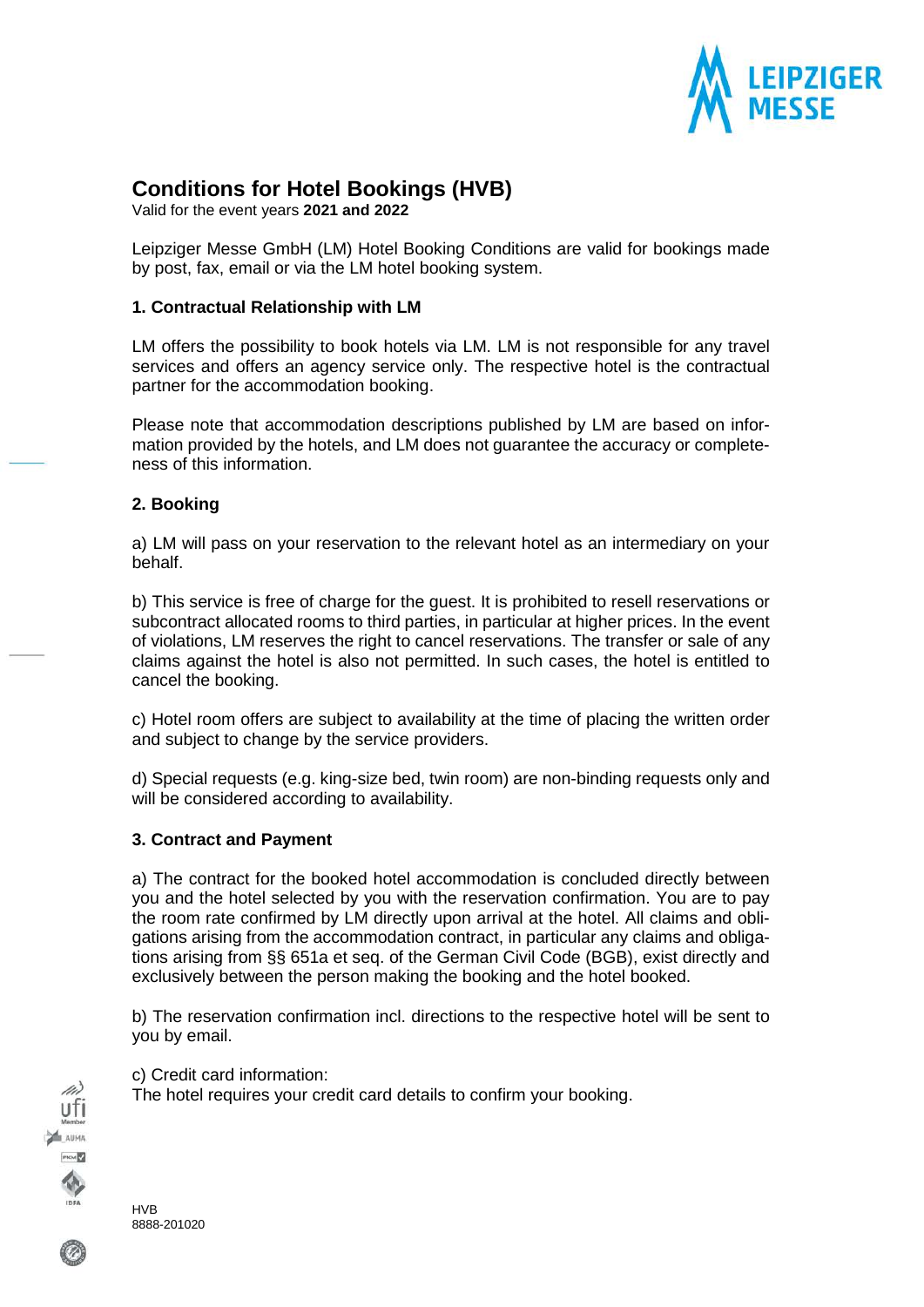

d) If you would like a company invoice, please send us a declaration of acceptance of costs on company letterhead paper (in good time and at least 20 working days before arrival). Hotels reserve the right to carry out a credit check.

#### **4. Provision**

The room you have booked will be available from 3.00 pm on the agreed day of arrival. On the agreed day of departure, the room must be vacated by 11.00 am at the latest.

#### **5. Changes and Cancellations**

a) For reasons of preservation of evidence, please only make changes or cancellations to your booking in writing. Send these directly to Leipziger Messe GmbH and not to the hotels you have booked:

Leipziger Messe GmbH Hotel Reservation Team Fax: +49 (0)341-678 8722 Email: [hotelreservation@leipziger-messe.de](mailto:hotelreservation@leipziger-messe.de)

Bookings of up to 5 "room nights" Written cancellation is possible free of charge until **7 days** before arrival.

Bookings from 6 "room nights"

Written cancellation is possible free of charge until **14 days** before arrival. You can still cancel 50% of the booked "room nights" free of charge up to 7 days before arrival.

"Room nights" = number of rooms booked x number of nights booked.

c) In case of late cancellation (so-called "late storno") or no-show without prior cancellation (so-called "no-show"), the respective hotel reserves the right to charge you a maximum of 90% of the room rate for the period booked.

In this case, we will pass on the necessary data, including any credit card details, to the hotel concerned.

You will not be charged cancellation costs by the hotel if the event to which your booking arranged by Leipziger Messe relates has been cancelled by the organiser (Leipziger Messe or guest organiser) or if accommodation becomes inaccessible due to a legal or official ban on accommodation or due to other travel restrictions.

Please note that in the event of early departure (so-called early checkout), the period booked must be paid for if the hotel is unable to resell the room at short notice.

### d) Cancellation by an unknown sender

In order to prevent misuse of our free agency services and avoid unnecessarily burdening hotels with incorrect bookings, LM reserves the right to cancel a non-guaranteed reservation in individual cases if it is not possible for LM to confirm using the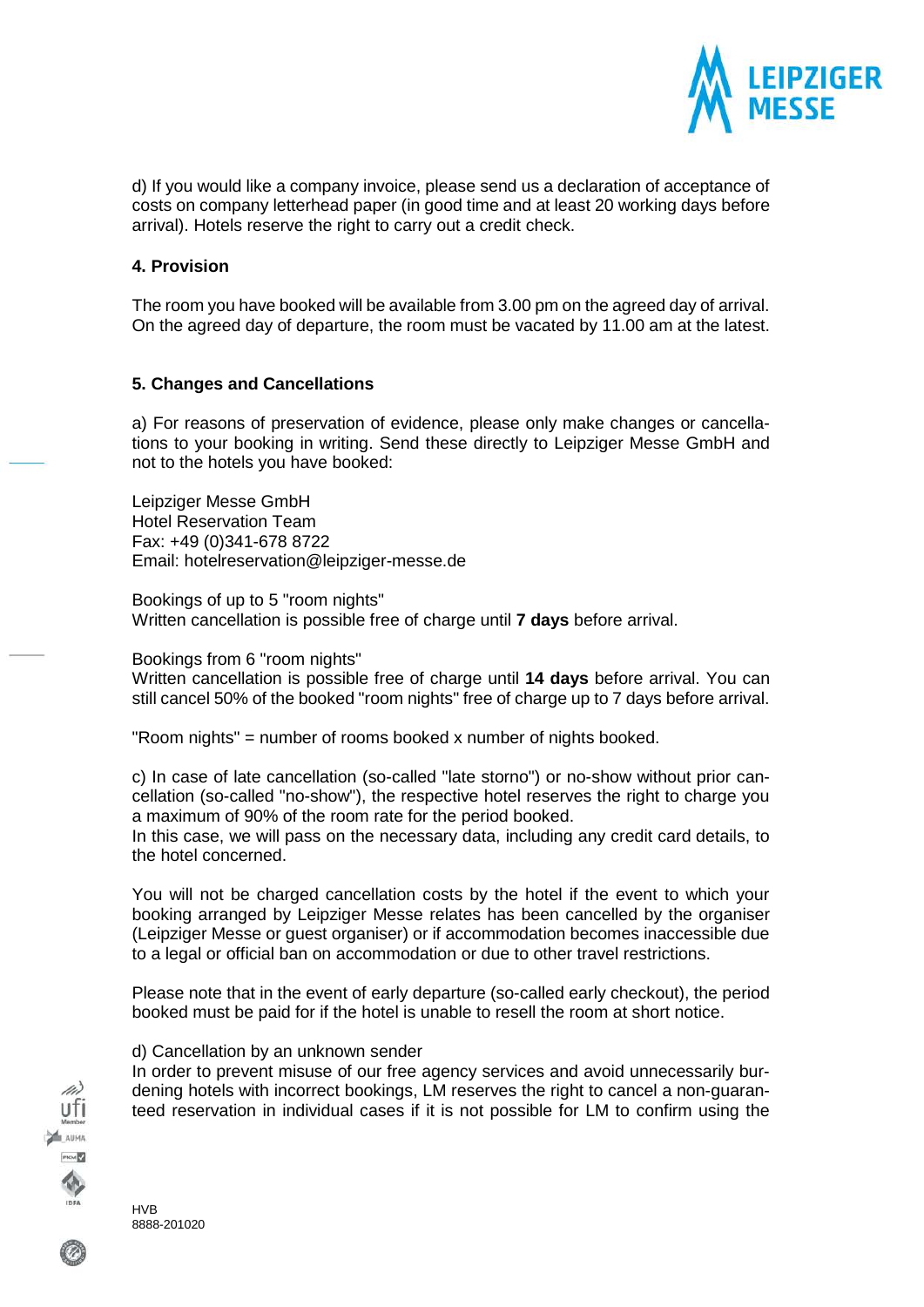

telephone number provided by the guest. In these cases, there is no entitlement to accommodation. The same applies where bookings have been made frequently in the past under the contact address given by the guest, for which the guest did not appear or if a query on the part of LM using these contact details continues to be unsuccessful. Guests have the option of making a guaranteed booking using their credit card number to protect themselves against cancellation by the hotel based on suspicion of an erroneous booking.

## **6. Hotel Categories and Hotel Information**

a) The standard international hotel classification by stars provides a non-binding indication of hotel quality according to the German Hotel Classification (DEHOGA). The additional hotel information and descriptions are based on the hotels' own information.

b) The assignment of individual hotels to a hotel category (\*\*/ \*\*\*/ \*\*\*\*/\*\*\*\*\* stars) made by Leipziger Messe is based on a personal assessment after visiting the hotels and does not always correspond to the classification according to DEHOGA or the categories advertised by the hotels themselves.

## **7. Liability**

LM is exclusively liable for accurate information, advice and booking processing within the framework of the agency agreement. LM is not liable for the services provided by the hotel. In this respect, the customer must contact the hotel directly, whereby the customer is expressly advised once again that any defects must generally be reported to the respective hotel immediately in person. In addition, any claims must also be filed with the hotel no later than one month after the contractually agreed end of the stay and must list the relevant complaints. It is recommended to file claims in writing with proof of delivery.

LM's liability under the agency agreement is limited to the sum of the accommodation price unless there is gross negligence or intent on the part of LM.

## **8. Data Protection**

The data entered by customers will be processed electronically by LM. This data will only be passed on to the extent necessary for a booking and for payment processing in the event of a no-show. The data will not be passed on for other purposes. In all other respects, the statutory data protection regulations will be complied with during data collection. LM will not share your information with third parties or otherwise use it without your consent. Should information be collected and passed on for statistical purposes, it will not contain any personal data.

### **9. Miscellaneous**

All information has been compiled with the utmost care. However, no liability can be accepted for errors in data entry or data transmission. The transfer of data or excerpts